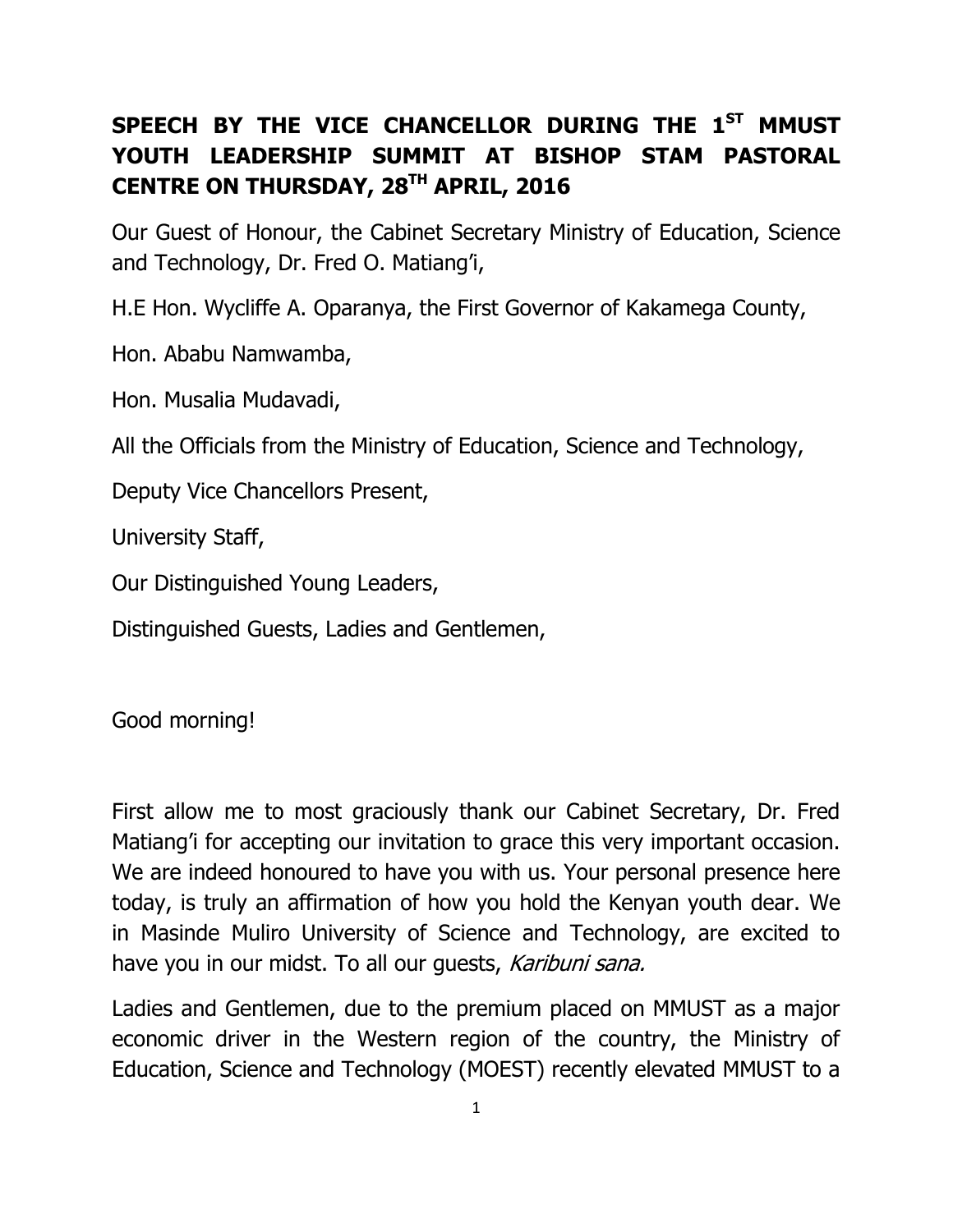Technical and Vocational Education Training (TVET) university, one among the selected few in the country. We are grateful for the confidence that the national government has in our university.

MMUST as a TVET university has quickly embraced its role of providing leadership by bringing all Kenyan youth on board to be guided on career development, entrepreneurial development and life skills.

Our Guest of Honor Sir, MMUST is right at the heart of economic renaissance of Western region and has therefore invested heavily in unique market driven academic programmes that are not only transforming this region but have a great socio-economic impact on the lives of the communities around Kakamega and beyond. To achieve this, we have chosen to be in touch with the most important segment of the Kenyan population. The youth are our entry point and that is why we are gathered here today.

This summit, the first of its kind in the Western region of the country is aimed at shaping the Kenyan youth into holistic citizens who will not only set their sights to getting into employment after school, but be the innovators that will change the economy of this nation. This is in line with our mission as a university.

To demonstrate our commitment in ensuring that our students acquire the necessary skills that will give them an edge over their competition in the labour market, we have a graduate internship programme. The MMUST internship program that is specific to MMUST graduands allows the selected interns to gain hands-on exposure and skills in their relevant areas of study. (We realize that most employers require one to have some working experience, therefore we ensure that we fill that gap for students who wish to get into employment).

The Western Business and Leadership School that we hope to launch in the near future will also help our students to gain the necessary knowledge,